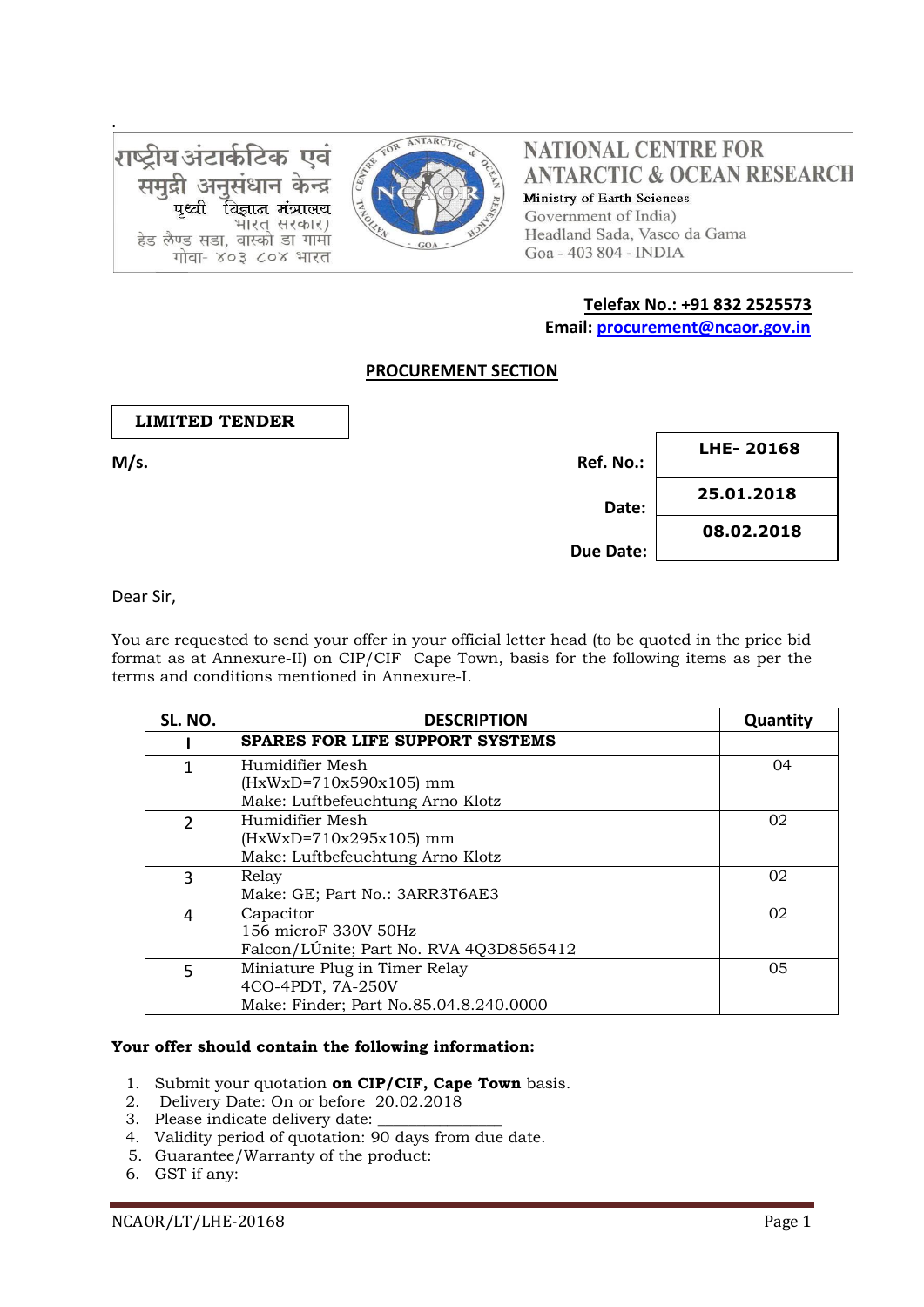7. Specify Brand/Make Model of the quoted item (Catalogue, brochures & leaflets etc. of the quoted item to be enclosed).

#### **Director, NCAOR reserves the right to reject any quotation received without assigning any reasons.**

**Also confirm that "the rates quoted by you are reasonable and lowest charged to any of your customer"** 

**Yours faithfully,** 

**Sd/- JM (Procurement & Stores) For and on behalf of Director, NCAOR**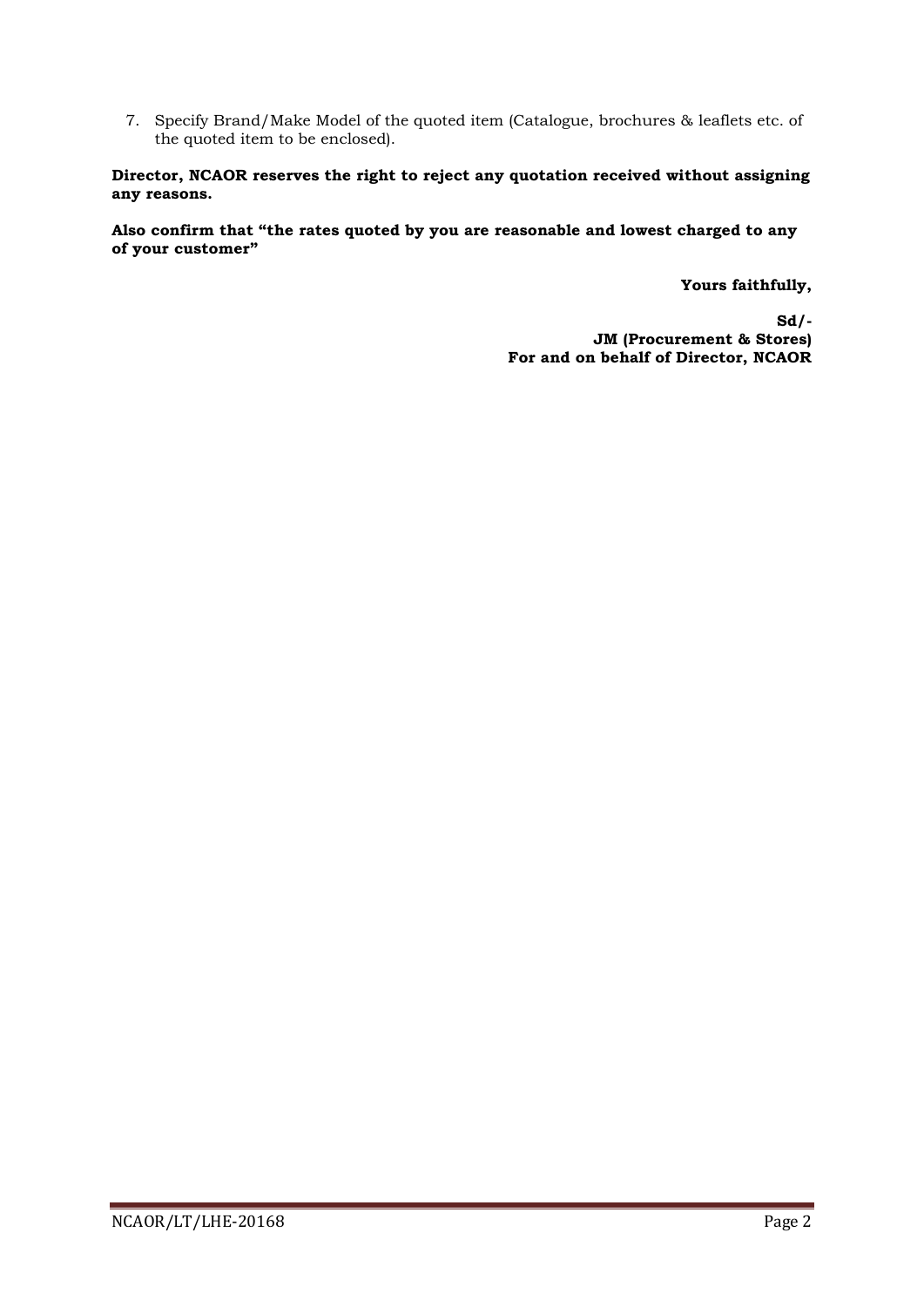#### **TERMS AND CONDITIONS FOR SUBMISSION OF TENDER/ENQUIRY.**

1) The National Centre for Antarctic and Ocean Research (NCAOR) invites quotation/sealed tender from the reputed firms for the "**SPARES FOR LIFE SUPPORT SYSTEMS"** as per the specifications.

2) The tender should be submitted in sealed covers, super scribing tender for **"SPARES FOR LIFE SUPPORT SYSTEMS "** addressed to the Director, National Centre for Antarctic and Ocean Research, Headland-Sada, Vasco-da-Gama, Goa-403 804**.(only for tenders)**

3) **a)**Overwriting and corrections should be attested properly. The bid should be complete in all respects and should be duly signed. **Incomplete and unsigned bids/quotation will not be considered.**

b) Tenderer/supplier should submit tender in sealed cover within due date in their letter head indicating answer to questionnaire of this tender along with all the required documents as required in tender & **TECNO COMMERCIAL COMPLIANCE STATEMENT duly filled in all respect.** 

c) **The tenderer/supplier should quote the price in the price bid format as at Annexure II only**. (if it is two bid system then price bid in the price bid format only should be submitted in separate sealed cover with indicating tender number & bidder name on the cover) Any alteration /modification to the price bid format shall liable for rejection of Bid/quotation. **No price should be mentioned/quoted in the Techno-Commercial bid (applicable for two bid system)**

4) All relevant technical literature pertain to items quoted **with full specifications** (Drawing, if any), information about the products quoted, including brochures if any should accompany the quotation.

5) A list of **reputed clients** to whom the firm has supplied similar items to be furnished along-with the quotation/tender.

The Bidder should furnish the Name and address of the Purchasers placed orders on similar equipment with order No, date, Description and quantity, Date of Supply along with Contact person Telephone No, Fax No, and e mail address of Purchaser. The Bidder should enclose copies of Purchase Orders of recent similar supplies to the other customer.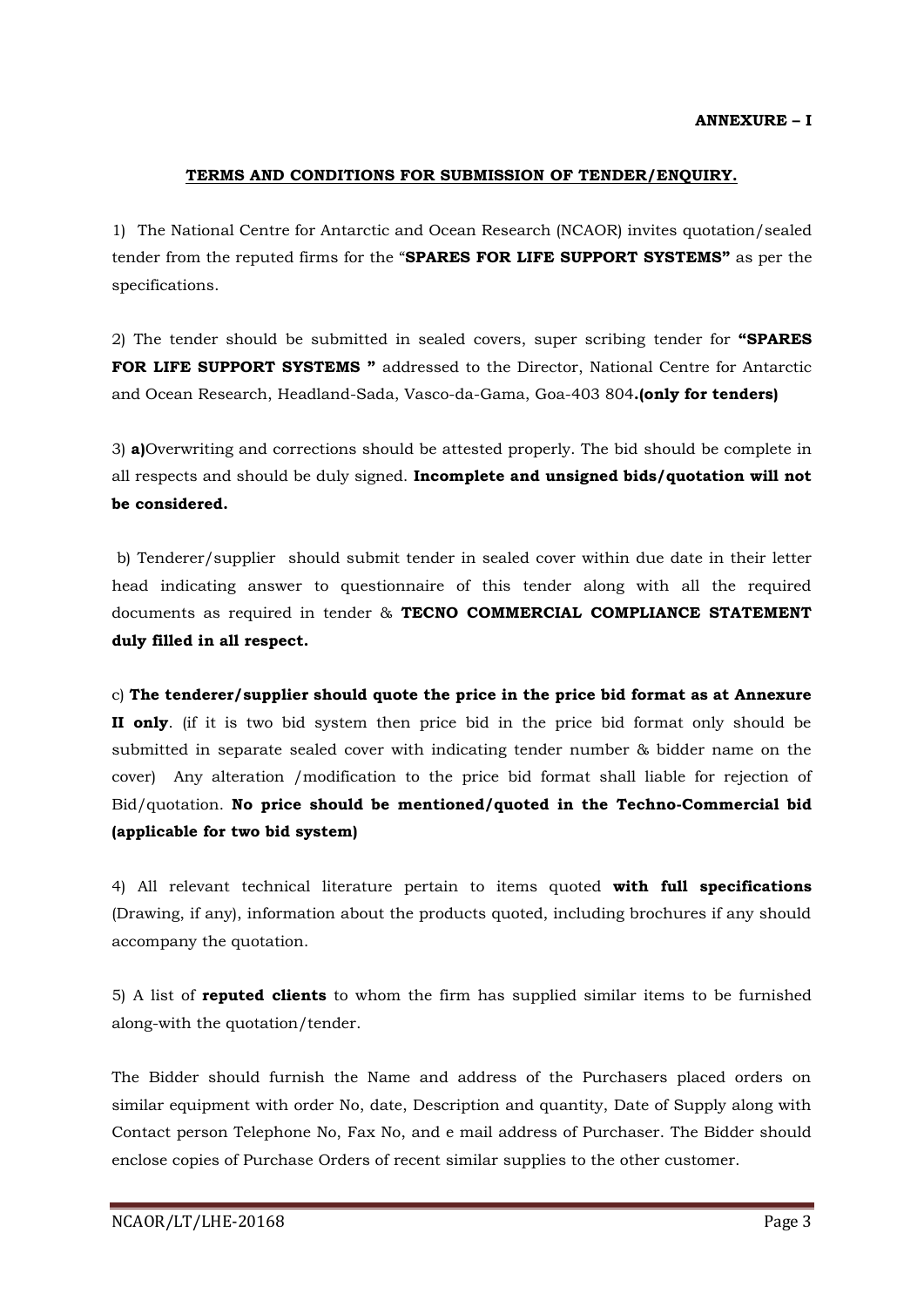6) Quotation should be **valid for a period of 90 days** from the date of tender opening /date of enquiry due date and the period of delivery required should also be clearly indicated. If the supplier fails to deliver the goods within the time to be agreed upon, for delayed deliveries (wherever applicable) NCAOR reserves the right to **levy liquidated damages** at the rate of 0.5% per week or part their of up to maximum of 5%.

7) The **warranty period** and the kind of **post-warranty support** should be indicated. Warranty shall commence from the date of installation and acceptance of the complete equipment supplied under the Purchase Order / Contract.

8) Please **specify the Make/Brand quoted with full details** and Name of the Manufacturer with address, country of origin and currency in which rates are quoted.

## 9) **Bid should contain EMD.**

**Bidders** shall submit **EMD** along with their tender, **either By DD** drawn in favor of NCAOR, for a sum of **28,000/-** (Rupees Twenty Eight Thousand only) payable at Vasco-da-Gama only **or in the form of a bank guarantee** for a sum of  $\overline{\mathcal{L}}$  **28,000/**- (Rupees Twenty Eight Thousand only) from any reputed bank (scheduled bank) initially valid for 180 days from the date of closing of the tender as per the proforma enclosed (Annexure VII). This bank Guarantee in original shall be submitted along with the bid only.

**Tender without EMD in the envelope containing bid shall be summarily rejected**. The EMD of unsuccessful bidders shall be returned within 30 days of the award of contract.

# **The earnest money will be liable to be forfeited, if the tenderer withdraws or amends, impairs or derogates from the tender if any respect within the period of validity of his tender.**

10) The Purchaser requires that the bidders suppliers and contractors observe the highest standard of ethics during the procurement and execution of such contracts. In pursuit of this policy, the following are defined:

"Corrupt practice" means the offering, giving, receiving, or soliciting, directly or indirectly, of anything of value to influence the action of a public official in the procurement process or in contract execution:

"fradulent practice" means a misrepresentation or omission of facts in order to influence a procurement process or the execution of contract;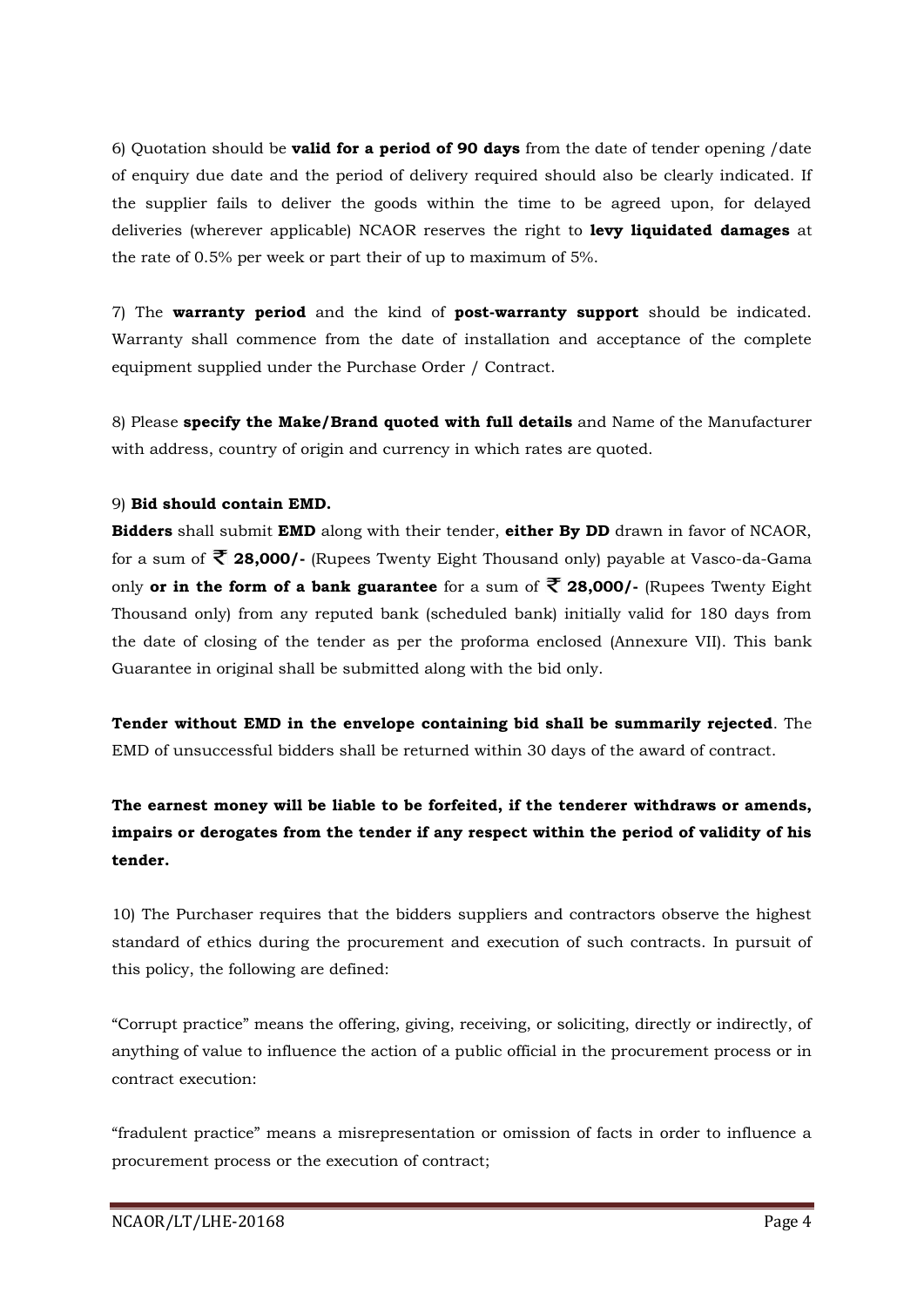"collusive practice" means a scheme or arrangement between two or more bidders, with or without the knowledge of purchaser, designed to establish bid prices at artificial, noncompetitive levels; and

"coercive practice: means harming or threatening to harm, directly or indirectly, persons or their property to influence their participation in the procurement process or affect the execution of contract;

The purchaser will reject a proposal for award if it determines that the Bidder recommended for award has, directly or through an agent, engaged in corrupt, fraudulent, collusive or coercive practices in competing for the contract in question; The Decision of Director, NCAOR shall be final and binding.

11) **TECNO COMMERCIAL Compliance Statement:** Equipments point-by-point comparison/compliance statement with **technical specification** indicated in the tender/enquiry, should be enclosed along with your tender/quotation as well as any other extra features of the equipment be shown separately therein and also **compliance statement for all commercial terms** of the tender (for Techno- commercial bid questionnaire to be attached as per Annexure-III & for Techno-Commercial compliance statement for "**SPARES FOR LIFE SUPPORT SYSTEMS "** as per Annexure-V).

12) NCAOR is not entitled to issue form **"C/D**". No Taxes shall be payable by us unless payment of the same is specifically mentioned by the suppliers in their bids and same is legally leviable.

13) To avail duty concessions **Custom Duty** as per Govt. notification 51/96, NCAOR will provide exemption certificates.

14) **Bid/Quotation should contain** all details and specifications, delivery schedule, Warranty, Installation,, Post Warranty, payment term, user-list, details of the price(s) of the item(s). **Any conditional bid/quote shall be rejected.**

15) The Prices shall be quoted in Indian Rupees for offers received within India for Goods manufactured in India: However tender/Quotation should contain item-wise prices including total GST, Charges for Inland Transportation, Insurance and other local services required for the delivering the goods on F.O.R NCAOR GOA.

16) All quotes in Foreign Currency should be quoted **CIP/CIF, Cape Town basis only.** However tender should contain item-wise prices including total FOB price, overall weight &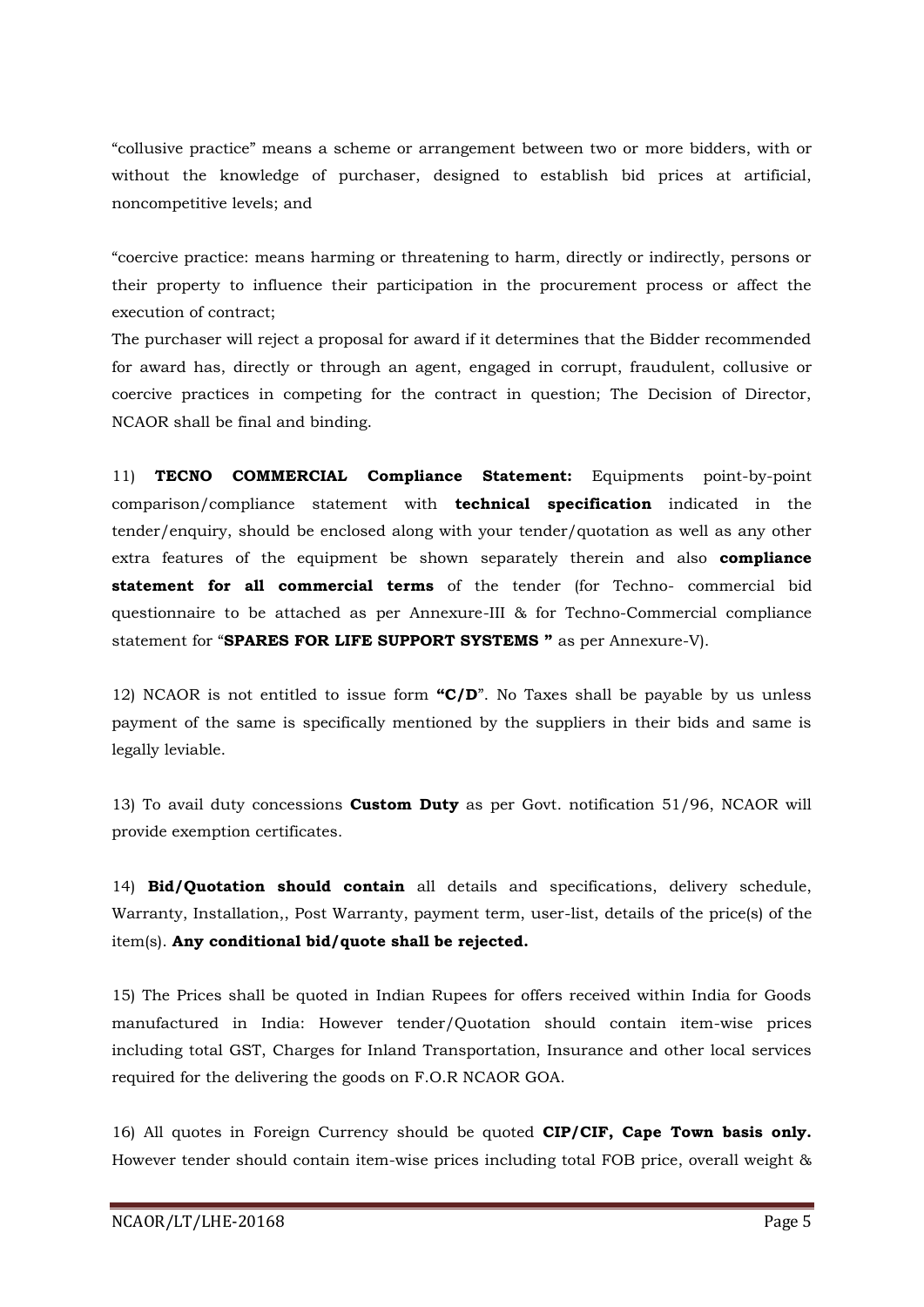dimensions of the equipment/item and cost of packing forwarding etc. b) **If the bidder to be quoted in Foreign Currency other than CIP/CIF, Cape Town for any reason** then only customs duty after availing duty concessions as per Govt. notification 51/96 will be reimbursed by NCAOR against submission of paid original Bill of Entry to its nominated party in INR against their bill/debit note and all the other cost involved (viz clearance, insurance, transport etc.) to deliver upto **Cape Town** will be on bidder/supplier account & to be quoted accordingly.

17) A Committee constituted by the Director, NCAOR for the purpose reserves the right to open the bids. Bids will be opened on the date and time mentioned in the tender document in the presence of tenderer.

18) A technical Committee constituted by the Director will assess the product supplied/ for their quality and their conformity to the specifications provided by the firm in their quotations. Any item(s) identified by the Committee to be not as per the specifications or are found to be of inferior quality will be rejected, and the bills towards the supply will not be processed for payment till proper replacements are provided.

19) **The submission of tender/Quotation** shall be deemed to be an admission on the part of the tenderer/supplier, had fully acquainted with the specifications, etc. and no claim other than what stated in the tender shall be paid in the event of award of Purchase Order.

20) **Acceptance of this tender/Quotation** form and submission of the quote within the stipulated time would be treated as:

a) The tenderer/supplier has understood all requirements as described in our Tender/Enquiry document.

b) Acceptance to provide/establish all the facilities mentioned in our tender/Enquiry without any price escalation, if the tenderer/supplier finds it necessary to add any hardware or software or any other materials during implementation.

c) Agreeing to execute order to the satisfaction of NCAOR or its authorized representatives within the stipulated time.

21) NCAOR will not be liable for any obligation until such time NCAOR has communicated to the successful bidder of its decision to release the Purchase Order.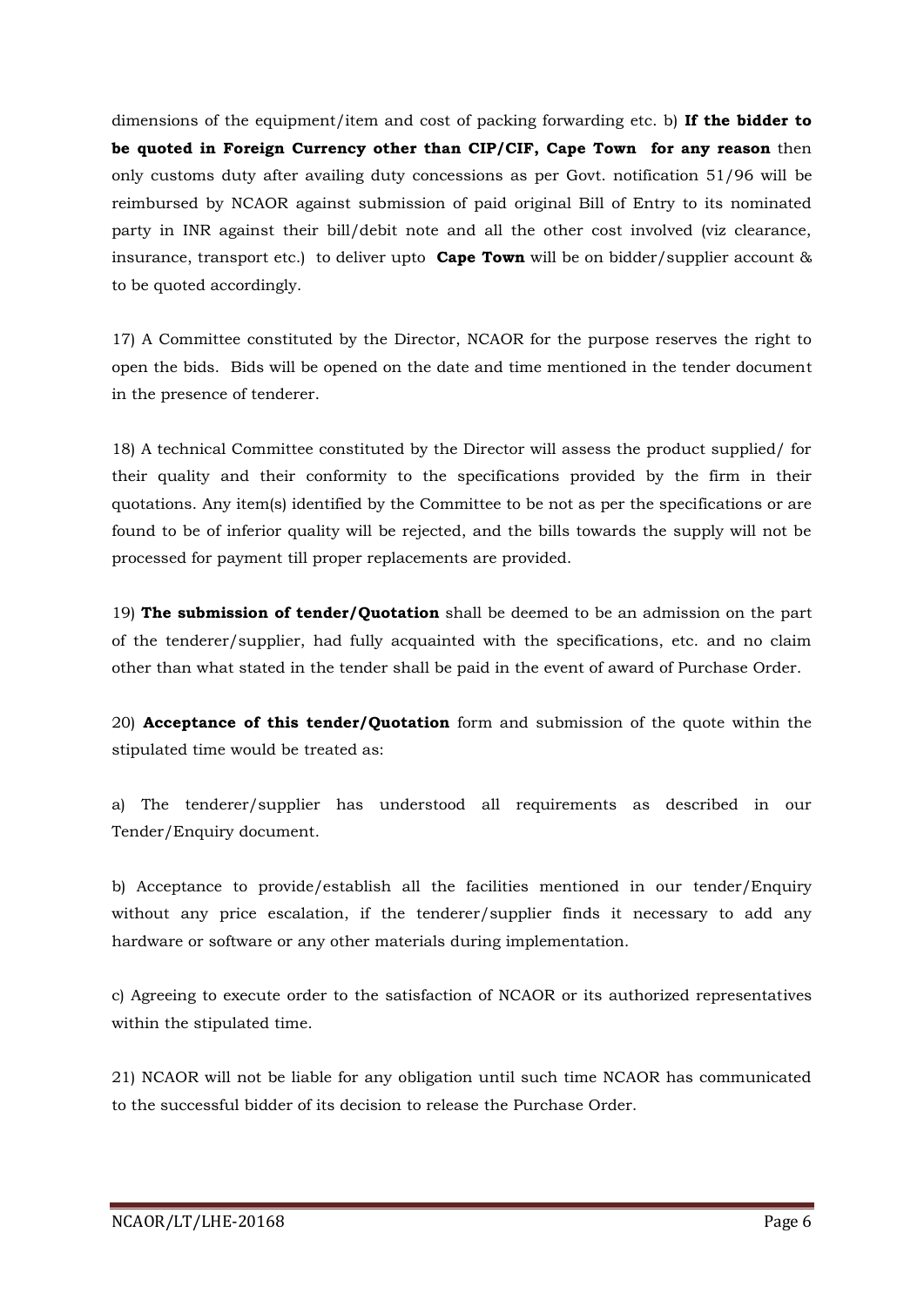22) Installation charges (wherever applicable) should be clearly indicated & to be quoted in price bid only.

## **23) NCAOR will not be responsible for any postal delays.**

24) Bidders shall note that NCAOR will not entertain any correspondence or queries on the status of the offers received against this Tender/Enquiry Invitation.

25) Tenders/Quotation from Manufacturers/Suppliers/Tenderers whose performance was not satisfactory in respect of quality of supplies and delivery schedules in any organizations, are liable for rejection. The tenders/Quotation that do not comply with the above criteria and other terms & conditions are liable for rejection.

26) The Director, NCAOR does not bind to accept the lowest quotation and reserves the right to him, to reject or partly accept any or all the quotations received without assigning any reason.

27) All disputes arising in connection with executing the purchase order will be subject to the Jurisdiction of the Courts in Goa only.

28) No optional items to be quoted.

29) If the bidder prefer to quote on **High Sea Sales basis** on supply of foreign manufactured goods should quote in **INR inclusive of all cost delivery upto FOR NCAOR, GOA basis**. **No GST amount will be reimbursed by NCAOR. NCAOR shall provide only the High Sea Sales agreement as per NCAOR format &** customs duty exemption certificate as per Govt. notification 51/96 as applicable to High Sea Sales.

# 30**) Payment Terms: No advance payment** will be made.

# **A) For Indian currency quote: Payment will be made only after submission of PBG (wherever applicable)**

1) Payment for INR quotes shall be made within 30 days from the date of receipt & acceptance of the Equipment/item as ordered and completion of Installation (wherever applicable) against submission of original signed invoice in triplicate.

**B) For Foreign currency Quote: i) Payment will be made in foreign currency to Foreign Original Equipment Manufacturer (OEM)/foreign supplier only. ii) Payment will be made only after submission of PBG (wherever applicable)**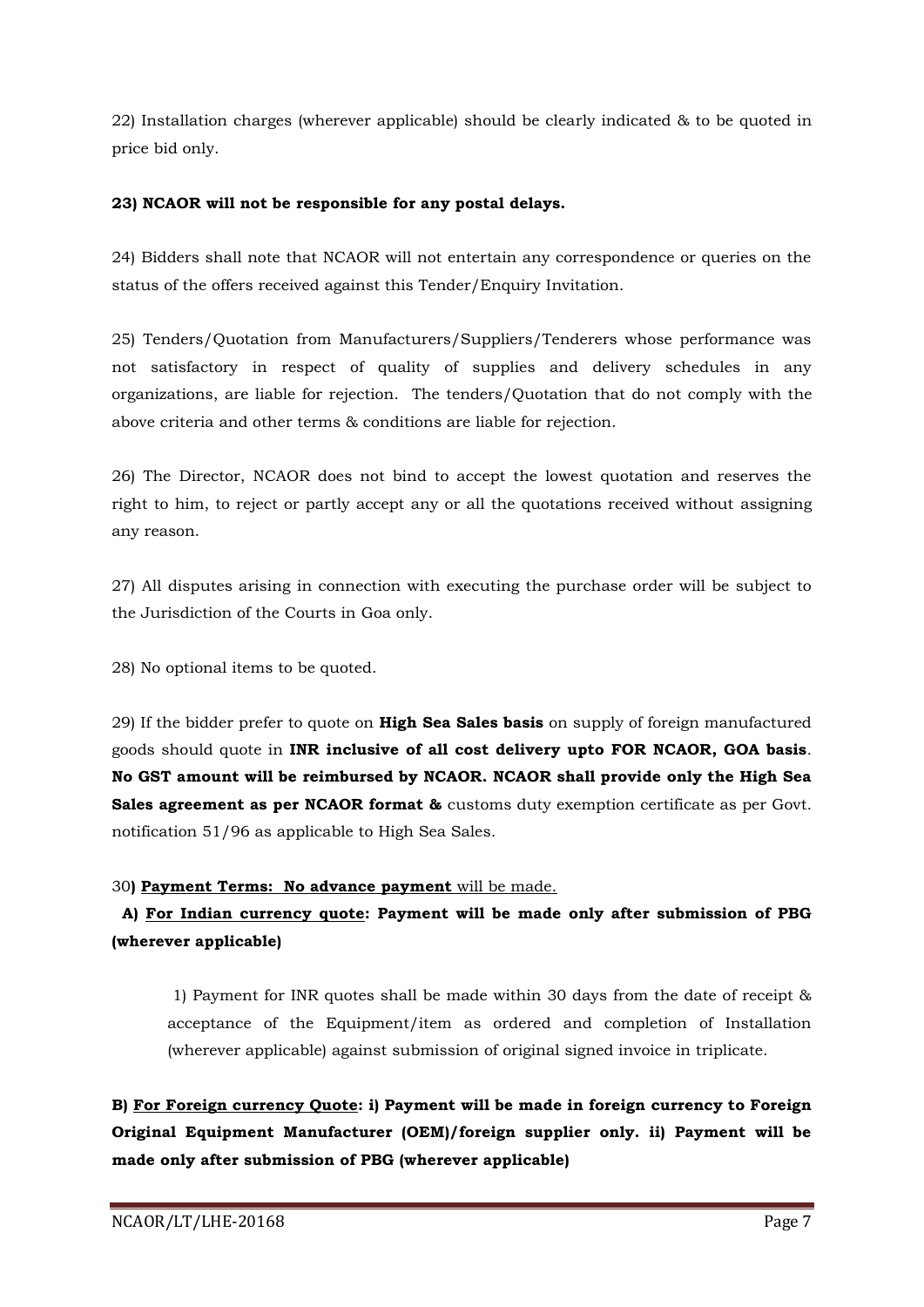a) More beneficial & economical payment method for supplier as well as NCAOR would be through Bank Wire Transfer against delivery of the goods as per order & submission of PBG on submission of following proof of dispatch documents:

- 1) Signed Bill of Lading /Airway Bill
- 2) Packing List
- 3) Certificate of Origin
- 4) Insurance Certificate
- 5) Signed Invoice

b) Payment shall be made within 30 days from the date of receipt & acceptance of the Equipment/item as ordered and completion of Installation (wherever applicable) & on submission of PBG (wherever applicable) against submission of original signed invoice in triplicate.

c) By Letter of Credit (LC) as per NCAOR L/C format only (enclosed as Annexure IV) will be opened only after receipt of order acceptance and submission of PBG (wherever applicable)

d) Bidder should mention the preferred payment option for **foreign currency quote** out of above a, b& c in the techno-commercial bid document.

31) Card rate of bills selling rate as advised by SBI, Commercial Branch, Vasco-da-gama, Goa will be applied as on opening date of the Techno-Commercial bid for all conversion of foreign currency to INR wherever applicable.

32) For foreign supplies quoted in foreign currency, the Purchase Order(PO)/contract/agreement will be placed/entered to/with OEM/foreign supplier only, if need the PO may be routed through their Indian authorised bidder/authorised dealer/agent etc.

33) If Indian authorised bidder/ authorised dealer/agent etc. would like to quote partial supplies in INR then may quote under INR column of the Price bid format and should indicate supplier details from India provided all the responsibilities for such supplies etc. would be rest with original bidder/OEM supplier/main foreign bidder/supplier only. Undertaking to that effect should be provided in the techno-commercial bid.

34) All bank charges within India will be borne by NCAOR, Goa and outside India will be borne by beneficiary for the foreign payments.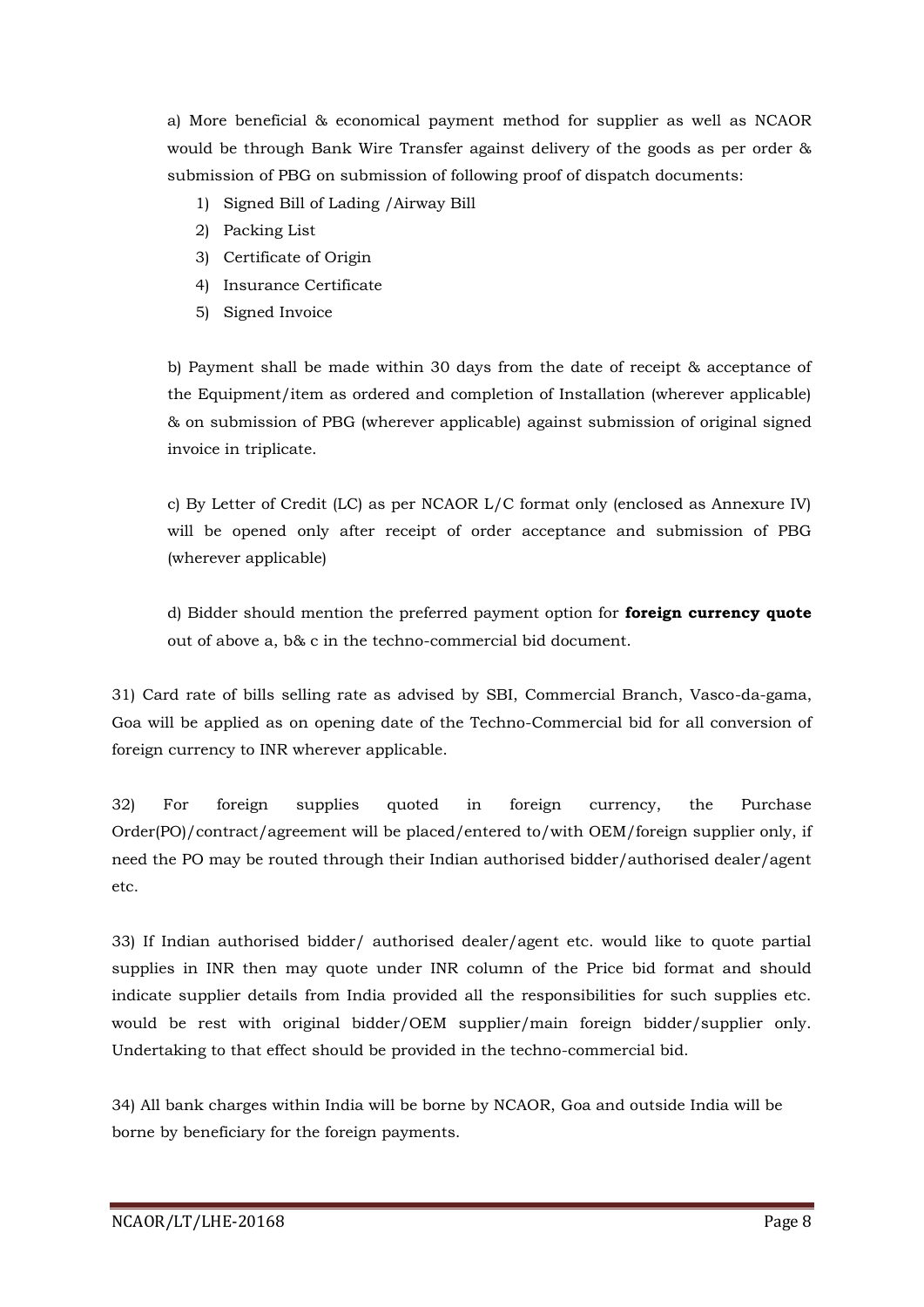35) The bid will be opened at NCAOR, Goa on 09-02-2018 in presence of tenderer or his representative if any.

> **Sd/- Joint Manager (Procurement & Stores) For and on behalf of Director, NCAOR**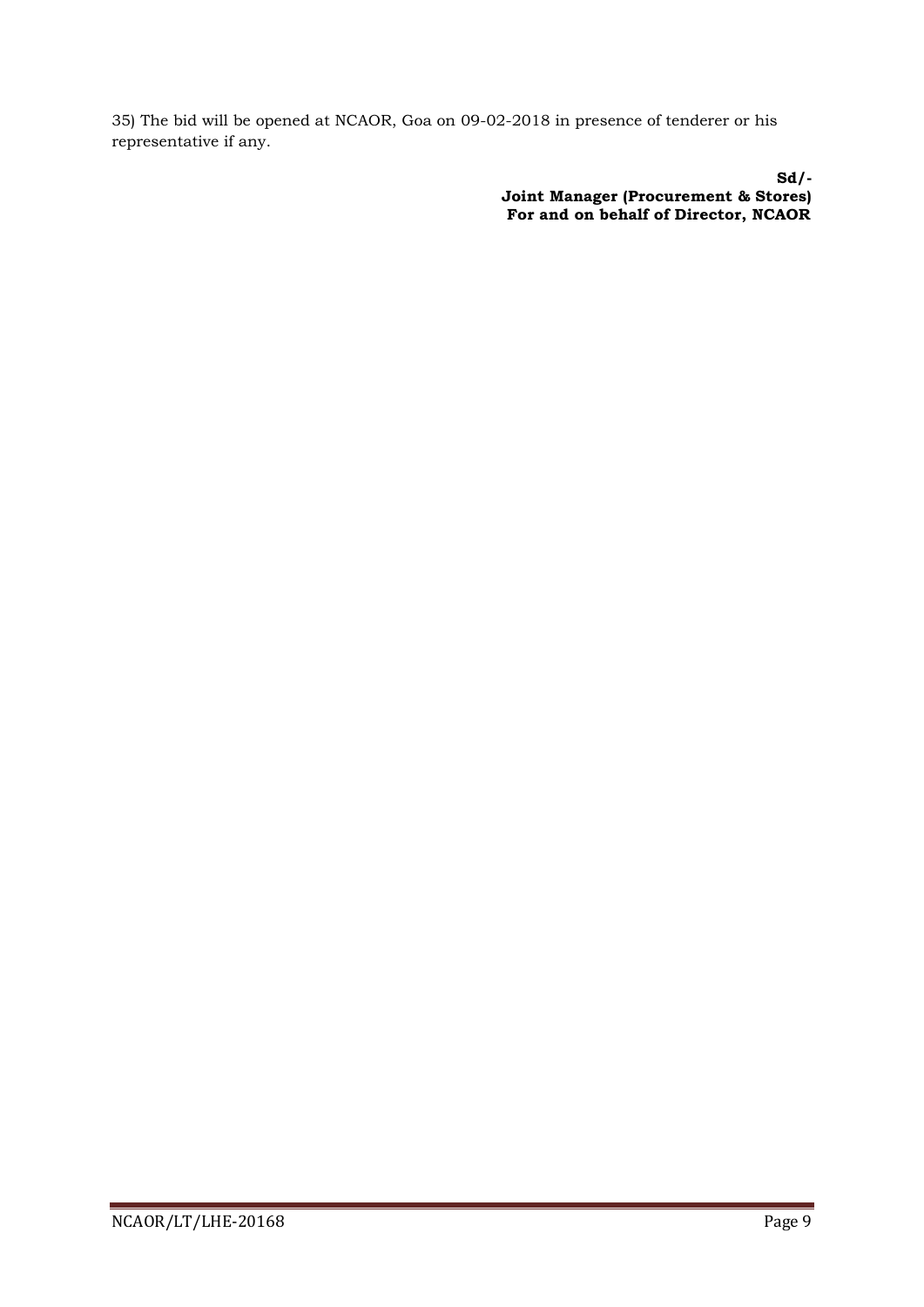**Tender No: LHE-20168**

#### **PRICE BID FORMAT**

1**) Should be quoted in the following Price Bid Format only.**

**2) If quoted only in INR then price bid format column No. 6 & 7 and related row of the Foreign Currency quote may be deleted.**

**3) For any item should be quoted in INR or Foreign Currency only and should not be quoted for the same item in both currency (INR as well as Foreign currency) & if quoted in both currency for same item such price bid will be rejected in totality.** 

**4) Should indicate one quoted Foreign Currency in words in the column 6 & 7 below, if not indicated/mentioned such bid will be rejected in totality**.

5) No optional item to be quoted.

6) If it is two bid system of tender in that case price bid in the price bid format only should be submitted in **separate sealed cover** super scribing tender number & bidder name with address on the cover & **un-priced** bid should be enclosed along with **techno-commercial bid.**

| Sr.<br>No. | Item Description &<br><b>Specifications</b>     | Quantity | <b>QUOTE IN INR ONLY</b>                                                        |                                                        |                                                                                       | <b>OR</b>                |           | QUOTE in one of the International<br>Tradable FOREIGN Currency only<br>by the Foreign bidder only who is<br>the beneficiary of the payment as<br>per payment clause 30B |                                                                                      |
|------------|-------------------------------------------------|----------|---------------------------------------------------------------------------------|--------------------------------------------------------|---------------------------------------------------------------------------------------|--------------------------|-----------|-------------------------------------------------------------------------------------------------------------------------------------------------------------------------|--------------------------------------------------------------------------------------|
|            |                                                 |          | Quote<br><b>Unit Rate</b><br>after<br>offering<br>maximum<br>discount<br>In INR | Total<br>Amount<br>(Quantit)<br>y X<br>Rate)<br>In INR | *GST<br>Amount<br>for each<br>item<br>indicate<br>$\%$<br>applied<br>for each<br>item | Grand<br>Total<br>In INR | <b>OR</b> | Quote Unit<br>Rate after<br>offering<br>maximum<br>discount<br>Indicate<br><b>Quoted Foreign</b><br>Currency in<br>words                                                | <b>Total Amount</b><br><b>Indicate Quoted</b><br><b>Foreign Currency</b><br>in words |
|            |                                                 |          | $\mathbf{2}$                                                                    | $3=(1 \times 2)$                                       | 4                                                                                     | $5=(3+4)$                |           | 6                                                                                                                                                                       | $7 = (1 \times 6)$                                                                   |
| 1.         | <b>SUPPLY OF LIFE SUPPORT</b><br><b>SYSTEMS</b> |          |                                                                                 |                                                        |                                                                                       |                          | OR        |                                                                                                                                                                         |                                                                                      |
| a          | Humidifier Mesh<br>$(HxWxD=710x590x105)$ mm     | 04       |                                                                                 |                                                        |                                                                                       |                          |           |                                                                                                                                                                         |                                                                                      |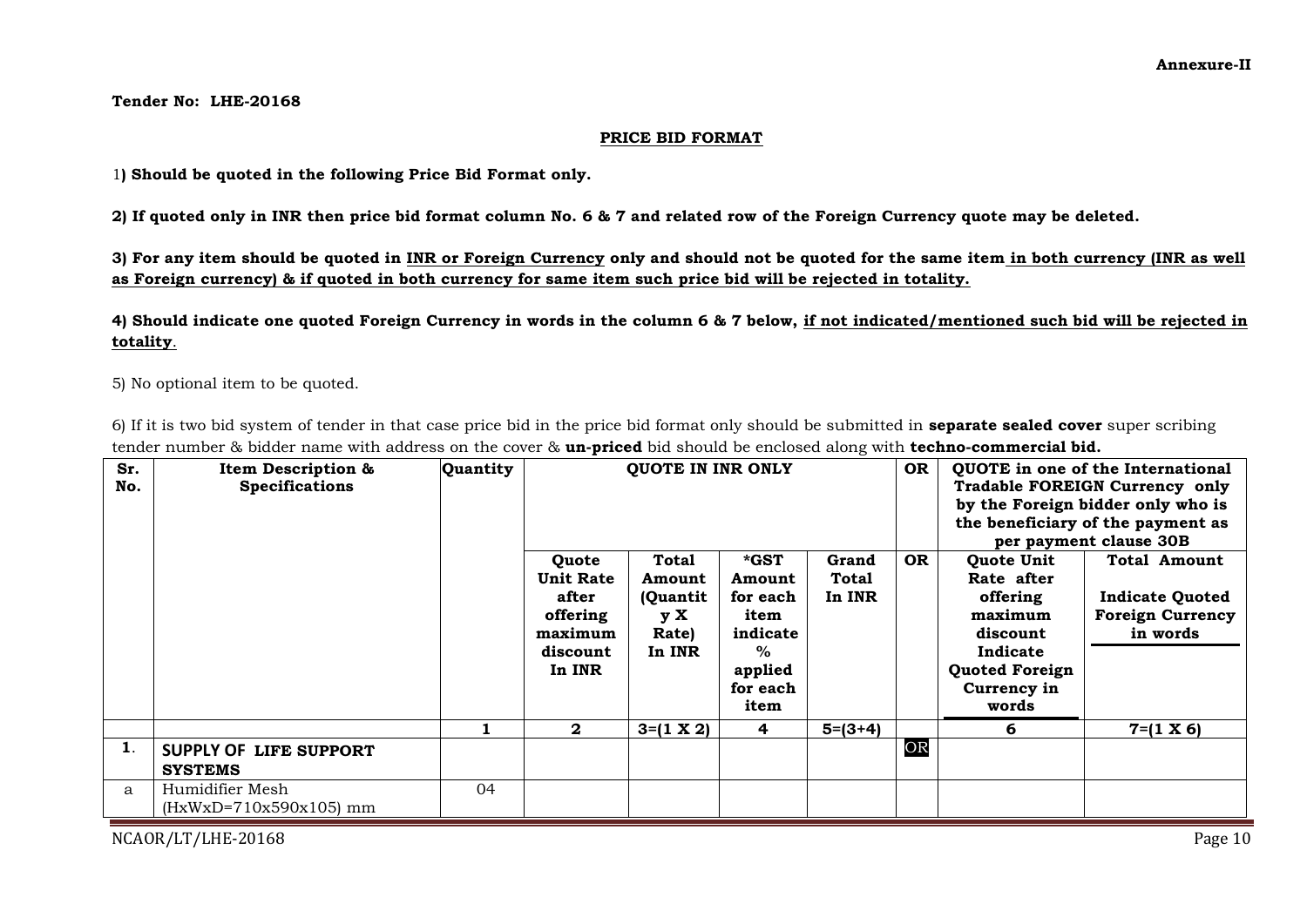|              | Make: Luftbefeuchtung Arno Klotz                                                                                                                                                                                                                  |    |  |  |  |  |  |  |  |
|--------------|---------------------------------------------------------------------------------------------------------------------------------------------------------------------------------------------------------------------------------------------------|----|--|--|--|--|--|--|--|
| b.           | Humidifier Mesh<br>$(HxWxD=710x295x105)$ mm<br>Make: Luftbefeuchtung Arno Klotz                                                                                                                                                                   | 02 |  |  |  |  |  |  |  |
| $\mathbf{C}$ | Relay<br>Make: GE; Part No.: 3ARR3T6AE3                                                                                                                                                                                                           | 02 |  |  |  |  |  |  |  |
| d            | Capacitor<br>156 microF 330V 50Hz<br>Falcon/LÚnite; Part No. RVA<br>4Q3D8565412                                                                                                                                                                   | 02 |  |  |  |  |  |  |  |
| e.           | Miniature Plug in Timer Relay<br>4CO-4PDT, 7A-250V<br>Make: Finder; Part<br>No.85.04.8.240.0000                                                                                                                                                   | 05 |  |  |  |  |  |  |  |
| $\mathbf{2}$ | Packing, forwarding, Freight, Insurance etc.,<br>on CIP Cape Town Airport(by AIR) OR CIF<br>Cape Town Port (by SEA) basis.                                                                                                                        |    |  |  |  |  |  |  |  |
| 3            | <b>GRAND TOTAL FOR INR</b>                                                                                                                                                                                                                        |    |  |  |  |  |  |  |  |
| 4            | FOB Charges (including packing & forwarding etc)                                                                                                                                                                                                  |    |  |  |  |  |  |  |  |
| 5.           | CIP Cape Town Airport(by AIR) <b>OR</b> CIF Cape Town Port (by $SEA$ )(Please strike out whichever is not<br>applicable). If it is not striked out clearly it will be assumed that quote is on CIP by AIR $\&$ it will be<br>binding on tenderer. |    |  |  |  |  |  |  |  |
| 6            | GRAND TOTAL FOR QUOTED ONE FOREIGN CURRENCY                                                                                                                                                                                                       |    |  |  |  |  |  |  |  |
|              | *GSTN:                                                                                                                                                                                                                                            |    |  |  |  |  |  |  |  |

#### **1. Validity: 90 days from the due date of tender.**

**2. Delivery by (please indicate): on or before \_\_\_\_\_\_\_\_\_\_\_\_\_\_\_\_\_\_\_\_\_\_**

**3 I/We accept all the terms & conditions of the tender/enquiry and will deliver the materials as above.**

 **Signature:**

 **Designation:**

#### **Bidders Name with address & Seal:**

**Phone No.:** 

# **Email Address:**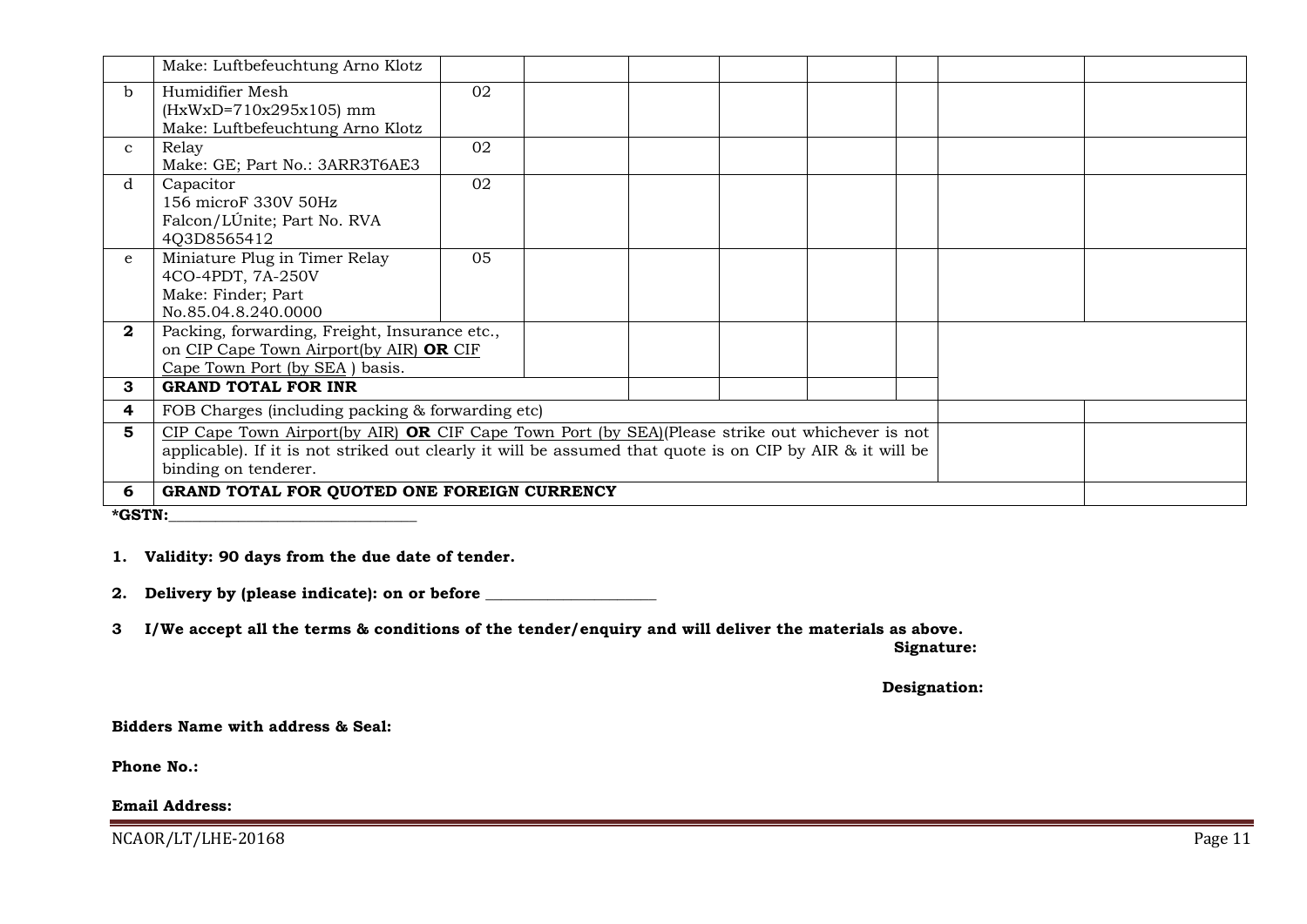#### **Annexure-III**

**QUESTIONNAIRE – to be provided in Techno-Commercial Bid document.**

- **a. Name of the Manufacturer / Tenderer**
- **b. Full postal address with Telephone, Telefax, Email**
- **c. Please specify whether Public Limited, Company, Private Organization or Partnership Firm**
- **d. Nature of the Business**
- **e. Date of Establishment**
- **f. Present Turnover**
- **g. Permanent Income Tax Ref. No.**
- **h. G.S.T. NO.**
- **i. Address & Telephone Nos. Of your branch office in GOA (please specify whether Distributing/Servicing/Marketing the products)**
- **j. Techno Commercial Compliance statement: should be provided**
- **k. Reference of reputed Customers**
- **l. Details of the highest order executed and value thereof**
- **m. Technical Specifications/Literature/Brochure should be enclosed.**
- **n. If quoted in Foreign Currency should mention the preferred payment option out of a,b& c of clause-30 B in the Techno-Commercial bid document & acceptance of the same.**
- **o. Offered Date of supply (on or before-----------------) should be indicated in the Technocommercial bid.**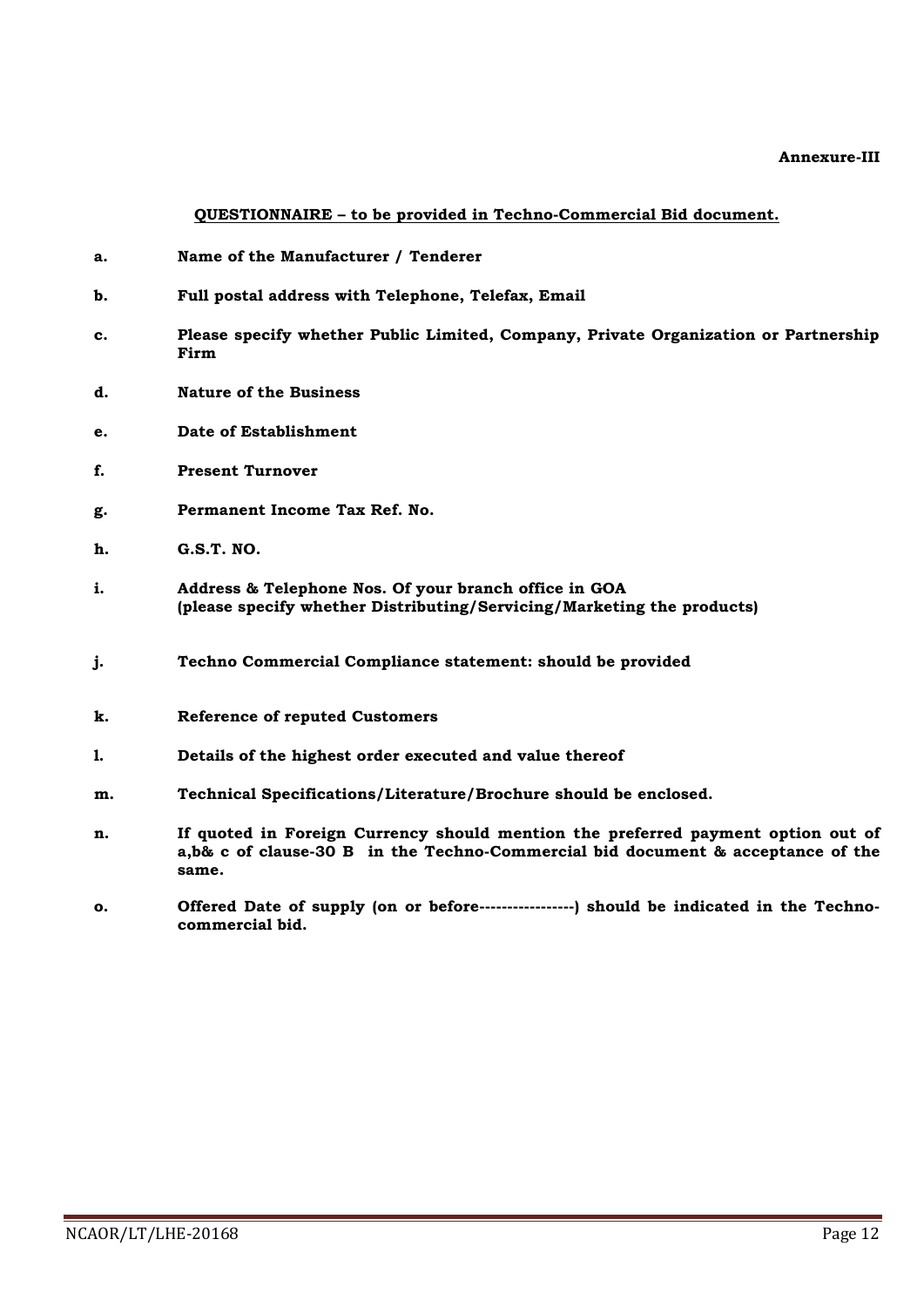# **NCAOR LC APPLICATION FORMAT (CIP/CIF BASIS)**

| Sr.<br>No.     | 40 A | TYPE OF L/C                                                              | <b>IRREVOCABLE</b>                                                                                |         |                                                                                |                                                                    |  |
|----------------|------|--------------------------------------------------------------------------|---------------------------------------------------------------------------------------------------|---------|--------------------------------------------------------------------------------|--------------------------------------------------------------------|--|
| $\mathbf{1}$   | 31 D | DATE & PLACE OF EXPIRY                                                   | $\text{DATE}:$<br>21 DAYS FROM DATE OF SHIPMENT<br>PLACE : AT THE COUNTER OF ADVISING BANK        |         |                                                                                |                                                                    |  |
| 2              | 51A  | APPLICANT BANK<br><b>BIC</b>                                             | SBININBB229<br>STATE BANK OF INDIA (COMMERCIAL BRANCH)<br>VASCO-DA-GAMA                           |         |                                                                                |                                                                    |  |
| 3              | 50   | NAME & ADDRESS OF<br>THE APPLICANT                                       | NATIONAL CENTRE FOR ANTARCTIC AND OCEAN<br>RESEARCH, HEADLAND SADA, VASCO-DA GAMA, GOA,<br>INDIA. |         |                                                                                |                                                                    |  |
| 4              | 59   | <b>BENEFICIARY</b><br><b>NAME &amp; ADDRESS OF</b><br><b>BENEFICIARY</b> | PLEASE INDICATE IN FULL AS PER FPO                                                                |         |                                                                                |                                                                    |  |
| 5              | 32 B | <b>CURRENCY CODE &amp;</b><br><b>AMOUNT</b><br>OF CURRENCY               | PLEASE INDICATE AS PER FPO                                                                        |         |                                                                                |                                                                    |  |
| 6              | 41 A | CREDIT AVAILABLE WITH                                                    | STATE BANK OF INDIA FOREIGN BRANCH /<br><b>BENEFICIARY BANK</b>                                   |         |                                                                                |                                                                    |  |
|                |      | <b>CREDIT AVAILABLE BY</b>                                               | <b>NEGOTIATION</b>                                                                                |         |                                                                                |                                                                    |  |
| $\overline{7}$ | 42 C | UNANCE OF THE DRAFTS<br>AT<br><b>NARRATIVE</b>                           | AT SIGHT                                                                                          |         |                                                                                |                                                                    |  |
| 8              | 42 A | DRAFTS TO BE DRAWN ON<br>DRAWEE BIC                                      | SBININBB229<br>DA-GAMA GOA, INDIA                                                                 |         | STATE BANK OF INDIA, COMMERCIAL BRANCH, VASCO-                                 |                                                                    |  |
| 9              | 43 P | PARTIAL SHIPMENTS                                                        | <b>PROHIBITED</b>                                                                                 | 43<br>T | <b>TRANSHIPMENTS</b>                                                           | PERMITTED                                                          |  |
| 10             | 44 E | PORT OF LOADING /<br>AIRPORT OF DEPARTURE<br><b>NARRATIVE</b>            | <b>PLEASE</b><br><b>INDICATE</b><br>THE PLACE                                                     | 44F     | PORT OF<br>DISCHARGE /<br>AIRPORT OF<br><b>DESTINATION</b><br><b>NARRATIVE</b> | <b>PLEASE</b><br><b>INDICATE</b><br>THE PLACE<br><b>AS PER FPO</b> |  |
| 11             | 44 D | LATEST SHIPMENT DATE -<br><b>SHIPMNT PERIOD</b>                          | ON OR BEFORE PLEASE INDICATE DATE                                                                 |         |                                                                                |                                                                    |  |
| 12             | 45A  | DESCRIPTION OF GOODS                                                     | <b>AS PER FPO</b>                                                                                 |         |                                                                                |                                                                    |  |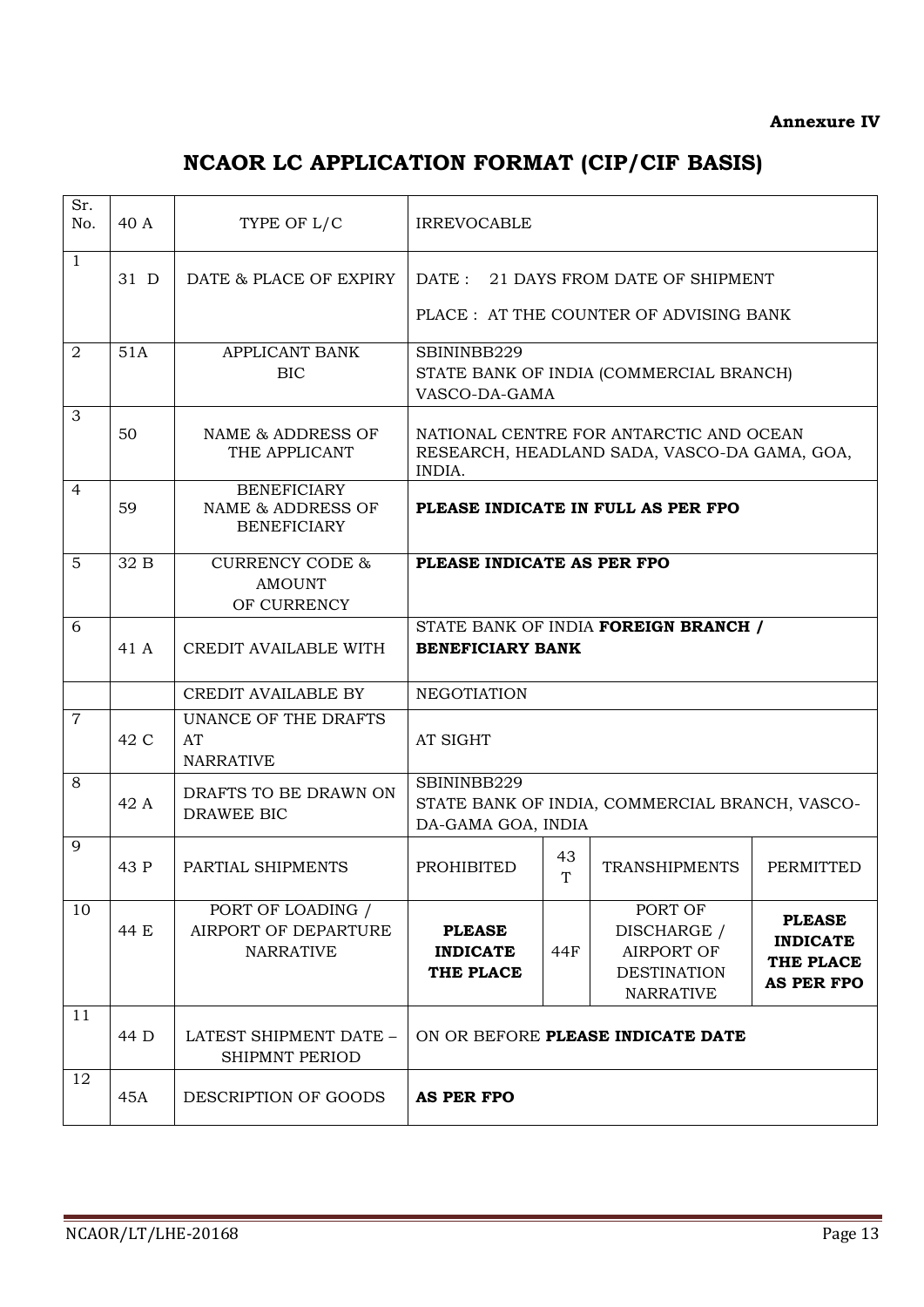|          |           | THE BENEFICIARY THROUGH<br>(BANK) NAME & ADDRESS<br>ADVICE THRU BANK                                                                                                                                                                           | (SHOULD BE SAME AS AT 41A) / BENEFICIARY<br><b>BANK</b>                                                                                                                                                                                                                                                                                                                                                                                                                                                                                                                                                                                                                                                                                                                                                                                                                                                                          |
|----------|-----------|------------------------------------------------------------------------------------------------------------------------------------------------------------------------------------------------------------------------------------------------|----------------------------------------------------------------------------------------------------------------------------------------------------------------------------------------------------------------------------------------------------------------------------------------------------------------------------------------------------------------------------------------------------------------------------------------------------------------------------------------------------------------------------------------------------------------------------------------------------------------------------------------------------------------------------------------------------------------------------------------------------------------------------------------------------------------------------------------------------------------------------------------------------------------------------------|
| 18<br>19 | 78<br>57A | INSTRUCTION TO THE PAYING /<br><b>ACCEPTING BANK NARRATIVE</b><br>CREDIT TO BE ADVISED TO                                                                                                                                                      | 1. THIS CREDIT IS SUBJECT TO UCPDC (2007<br>REVISION) ICC PUBLICATION NO. 600.<br>2. ON RECEIPT OF DOCUMENTS AT OUR<br>COUNTRIES IN STRICT COMPLIANCE WITH LC<br>TERMS AND CONDITIONS WE SHALL REMIT<br>PROCEEDS AS PER YOR INSTRUCTIONS.<br>3. OUR CHARGES FOR DISCREPANT DOCUMENTS<br>ARE USD 50/-.<br>4. ALL DOCUMENTS IN ONE LOT TO STATEMENT<br>OF INDIA, COMMERCIAL BRANCH, SHREE<br>VIDYADHIRAJ BHAVAN, F.L. GOMES ROAD,<br>VASCO DA GAMA, GOA, INDIA 403802<br>STATE BANK OF INDIA FOREIGN BRANCH                                                                                                                                                                                                                                                                                                                                                                                                                        |
| 17       | 49        | <b>CONFIRMATION</b><br><b>INSTRUCTIONS</b>                                                                                                                                                                                                     | WITH / WITHOUT                                                                                                                                                                                                                                                                                                                                                                                                                                                                                                                                                                                                                                                                                                                                                                                                                                                                                                                   |
| 16       | 48        | PERIOD FOR DOCUMENTS TO<br>BE<br><b>PRESENTED</b>                                                                                                                                                                                              | DOCUMENTS SHOULD BE PRESENTED WITHIN<br><b>21 DAYS</b> FROM THE DATE OF SHIPMENT                                                                                                                                                                                                                                                                                                                                                                                                                                                                                                                                                                                                                                                                                                                                                                                                                                                 |
| 15       | 71 B      | TO BENEFICIRY'S A/C                                                                                                                                                                                                                            | SPECIFY IF ANY CHARGES ARE ALL BANK CHARGES OUTSIDE INDIA ARE ON<br>BENEFICIARY'S ACCOUNT                                                                                                                                                                                                                                                                                                                                                                                                                                                                                                                                                                                                                                                                                                                                                                                                                                        |
| 14       | 47 A      | ADDITIONAL CONDITIONS :<br>1.<br>ISSUING BANK.<br>2.<br>3.<br>AND NOT OVERAGED.<br>4.<br>BE PRESENTED FOR LC ISSUING BANK FILE.                                                                                                                | ALL DOCUMENTS MUST MENTION OUR L/C NUMBER, DATE AND NAME OF<br>CREDIT IS SUBJECT TO THE UNIFORM CUSTOMS AND PRACTICES FOR THE<br>DOCUMENTARY CREDIT (2007 REVESION) ICC PUBLICATION NO 600.<br>(FOR SEA FREIGHT) CONSIGNMENT TO BE SHIPPED THROUGH CLASS VESSEL<br>ONE ADDITIONAL COPY / PHOTOCOPY OF ALL REQUIRED DOCUMENTS MUST                                                                                                                                                                                                                                                                                                                                                                                                                                                                                                                                                                                                |
| 13       | 46 A      | DOCUMENTS REQUIRED :<br>a)<br>COMMERCIAL BRANCH, VASCO DA GAMA, GOA, INDIA<br>b)<br>AS PER FPO.<br>C)<br><b>COUNTRY ORIGIN.</b><br>PACKING LIST IN TRIPLICATE.<br>d)<br>e)<br>PAYABLE IN INDIA.<br>OCEAN RESEARCH, GOA, MARKED FREIGHT PREPAID | DRAFT FOR 100 PCT OF INVOICE VALUE DRAWN ON STATE BANK OF INDIA,<br>SIGNED INVOICES IN TRIPLICATE QUOTING F.P.O.NO. & DATED AND<br>AMENDMENT DATED WITH INDICATING ALL DESCRIPTION OF SUPPLIED ITEMS<br>CERTIFICATE SHOWING GOODS TO BE OF PLEASE INDICATE THE ORIGIN OF<br>INSURANCE CERTIFICATE IN DUPLICATE COVERING AIRFREIGHT / MARINE(<br>PLEASE STRIKE WHICHEVER IS NOT APPLICABLE) INSURANCE AS PER<br>INSTITUTE CARGO CLAUSES (F.P.A/W.A/ ALL RISKS) AND PERILS AS PER<br>INSTITUTE STRIKES, RIOTS AND CIVIL COMMOTIONS CLAUSES, WAR RISK AS PER<br>INSTITUTE CLAUSES COVERS FOR C.I.F VALUES PLUS 10 PCT CLAIM, IF ANY,<br>COMPLETE SET OF MASTER AIRWAY BILL / OCEAN BILL OF LADING (PLEASE<br><b>STRIKE WHICHEVER IS NOT APPLICABLE)</b> STATING SHIPMENT TO <b>(SAME</b><br>AS AT CLAUSE 44F) AND CONSIGNED TO STATE BANK OF INDIA, COMMERCIAL<br>BRANCH, VASCO-DA-GAMA, GOA A/C. NATIONAL CENTRE FOR ANTARCTIC AND |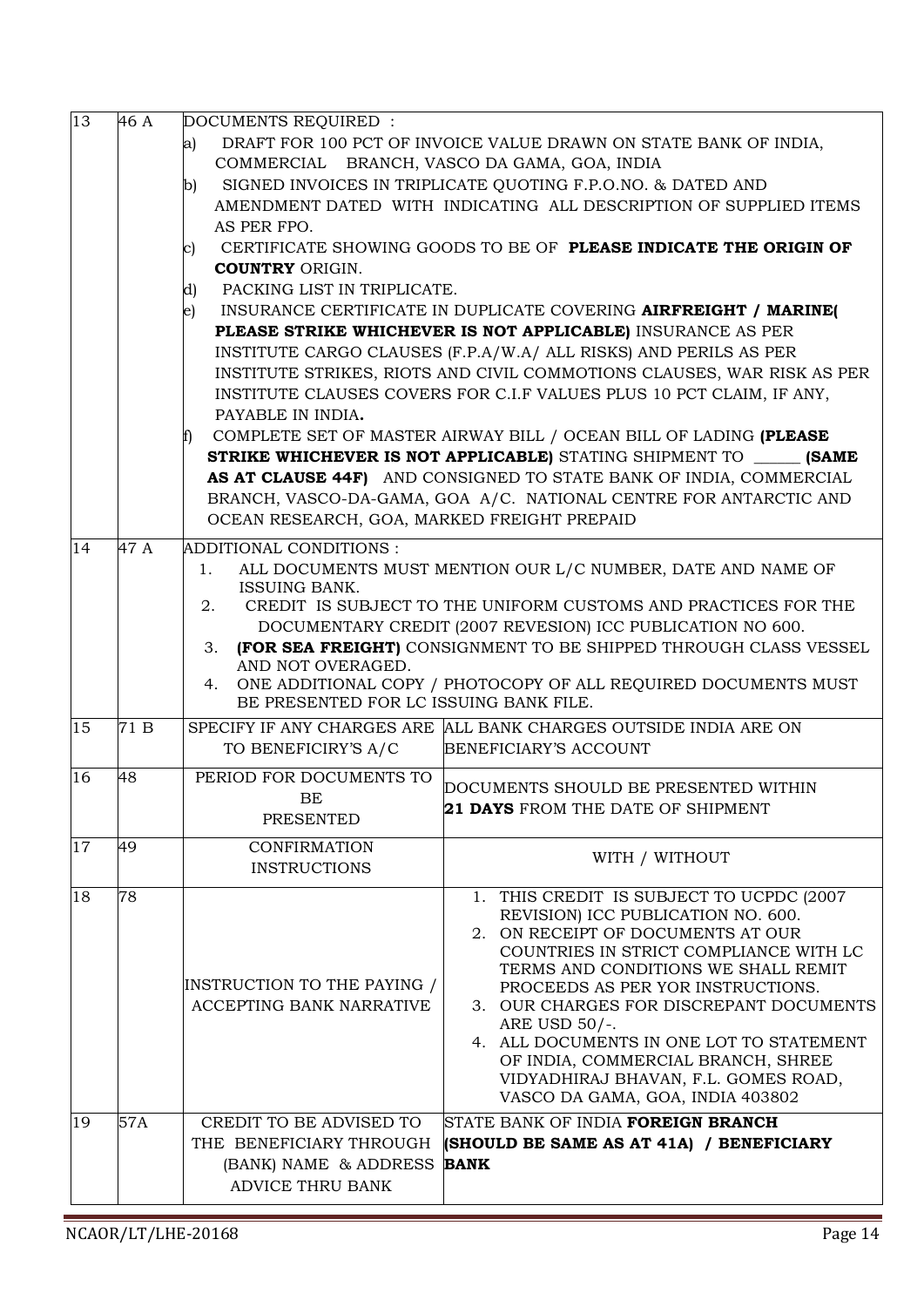## **Annexure-V**

# **TECNOCOMMERCIAL COMPLIANCE STATEMENT FOR SUPPLY OF SPARES FOR LIFE SUPPORT SYSTEMS**

| Sr.<br>No.       | TECHNICAL COMPLIANCE STATEMENT FOR<br>SUPPLY OF SPARES FOR LIFE SUPPORT SYSTEMS                                                                                                                                                                                                                          | Complied/<br><b>Not</b><br>Complied | <b>Extra</b><br><b>Features</b> |
|------------------|----------------------------------------------------------------------------------------------------------------------------------------------------------------------------------------------------------------------------------------------------------------------------------------------------------|-------------------------------------|---------------------------------|
| $\mathbf{1}$     | Specifications for Spares for Life Support Systems                                                                                                                                                                                                                                                       |                                     |                                 |
| a                | Humidifier Mesh<br>$(HxWxD=710x590x105)$ mm<br>Make: Luftbefeuchtung Arno Klotz                                                                                                                                                                                                                          |                                     |                                 |
| $\mathbf b$      | Humidifier Mesh<br>$(HxWxD=710x295x105)$ mm<br>Make: Luftbefeuchtung Arno Klotz                                                                                                                                                                                                                          |                                     |                                 |
| $\mathbf{C}$     | Relay<br>Make: GE; Part No.: 3ARR3T6AE3                                                                                                                                                                                                                                                                  |                                     |                                 |
| d                | Capacitor<br>156 microF 330V 50Hz<br>Falcon/LUnite; Part No. RVA 4Q3D8565412                                                                                                                                                                                                                             |                                     |                                 |
| e                | Miniature Plug in Timer Relay<br>4CO-4PDT, 7A-250V<br>Make: Finder; Part No.85.04.8.240.0000                                                                                                                                                                                                             |                                     |                                 |
| $\boldsymbol{2}$ | Whether optional item has been quoted                                                                                                                                                                                                                                                                    | Yes/No                              |                                 |
| $\overline{3}$   | In case of Bid submitted by other than original<br>equipment manufacturer (OEM) or original supplier,<br>whether authorization letter from them to quote on<br>behalf of them or valid certificate as authorized<br>distributor/agent/dealer from them is available. If yes<br>attached copy of the same | Yes/No                              |                                 |
| 4                | Whether PBG (wherever applicable) as per Enquiry will<br>be provided in case of award of contract                                                                                                                                                                                                        | Yes/No                              |                                 |
| 5                | Unconditional<br>Tender/Enquiry acceptance as<br>per<br>Enquiry is signed by the bidder $\&$ enclosed to the<br>Tender/Enquiry                                                                                                                                                                           | Yes/No                              |                                 |
| 6                | Whether the Un-priced Bid is enclosed as per price bid<br>format of the<br>Tender/Enquiry (applicable for two bid<br>system of tender)                                                                                                                                                                   | Yes/No                              |                                 |
| $\mathbf 7$      | Acceptance of NCAOR LC terms (as per Annexure IV) in<br>case of LC payment is opted.                                                                                                                                                                                                                     | Yes/No                              |                                 |
| 8                | No price is mentioned/quoted in the Techno-Commercial<br>Bid (applicable for two bid system only)                                                                                                                                                                                                        | Yes/No                              |                                 |
| 9                | All Bank charges within India will be borne by NCAOR &<br>outside India will be borne by beneficiary for the Foreign<br>payments.                                                                                                                                                                        | Accepted                            |                                 |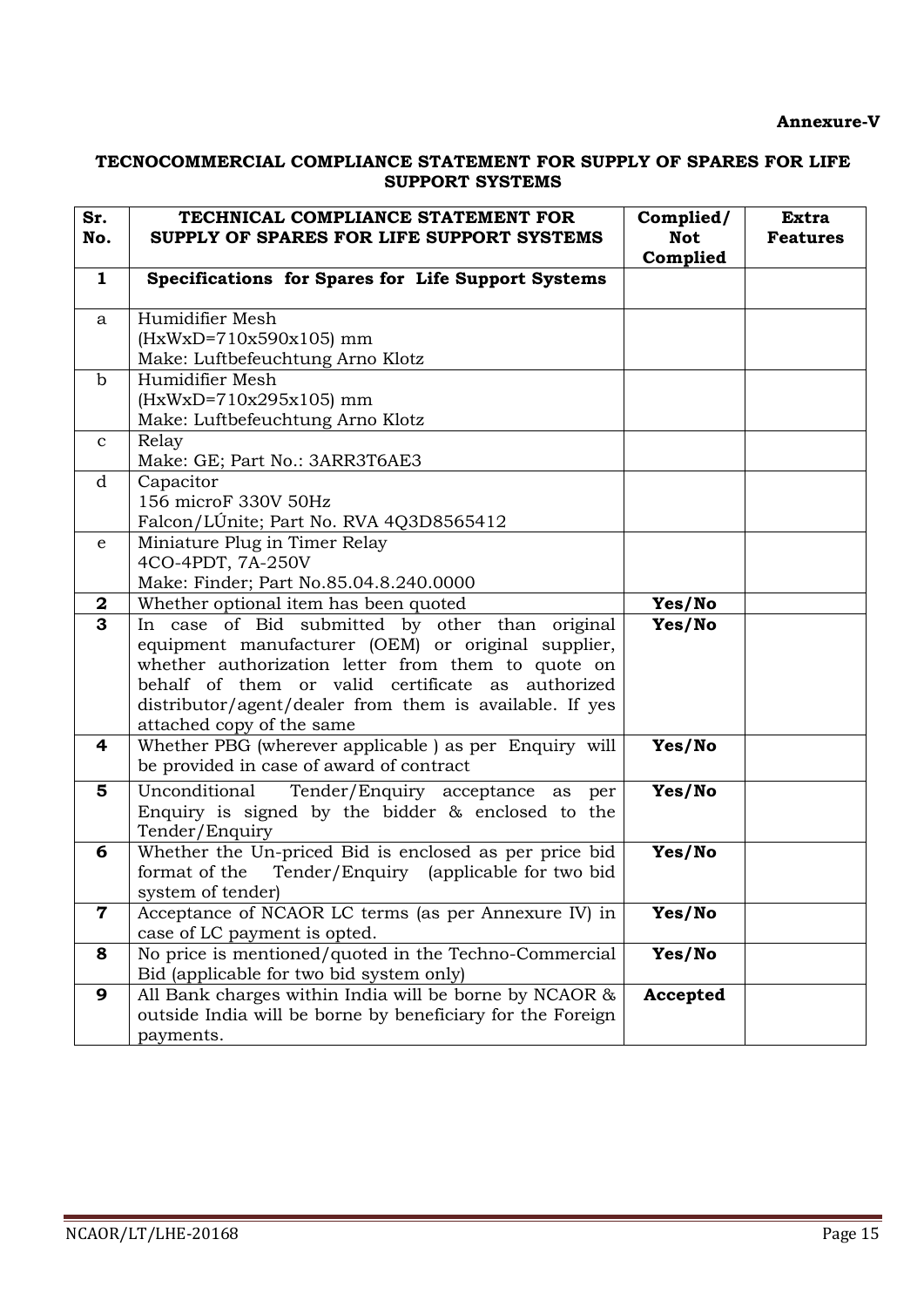## **Annexure-VI**

#### **TENDER ACCEPTANCE UNDERTAKING**

To

The Director, NCAOR, Headland Sada, Vasco – Goa.

**Having examined the tender document** for "**SPARES FOR LIFE SUPPORT SYSTEMS** " we undersigned hereby offer to supply the equipment in conformity with all specifications and conditions set out in the tender document and price as quoted in the price bid.

We enclosed all the relevant documents as per the tender.

We understand that you are not bound to accept the lowest or any tender received.

**Date :**

**(Signature of Bidder)**

**Name :**

**Designation** :

Seal